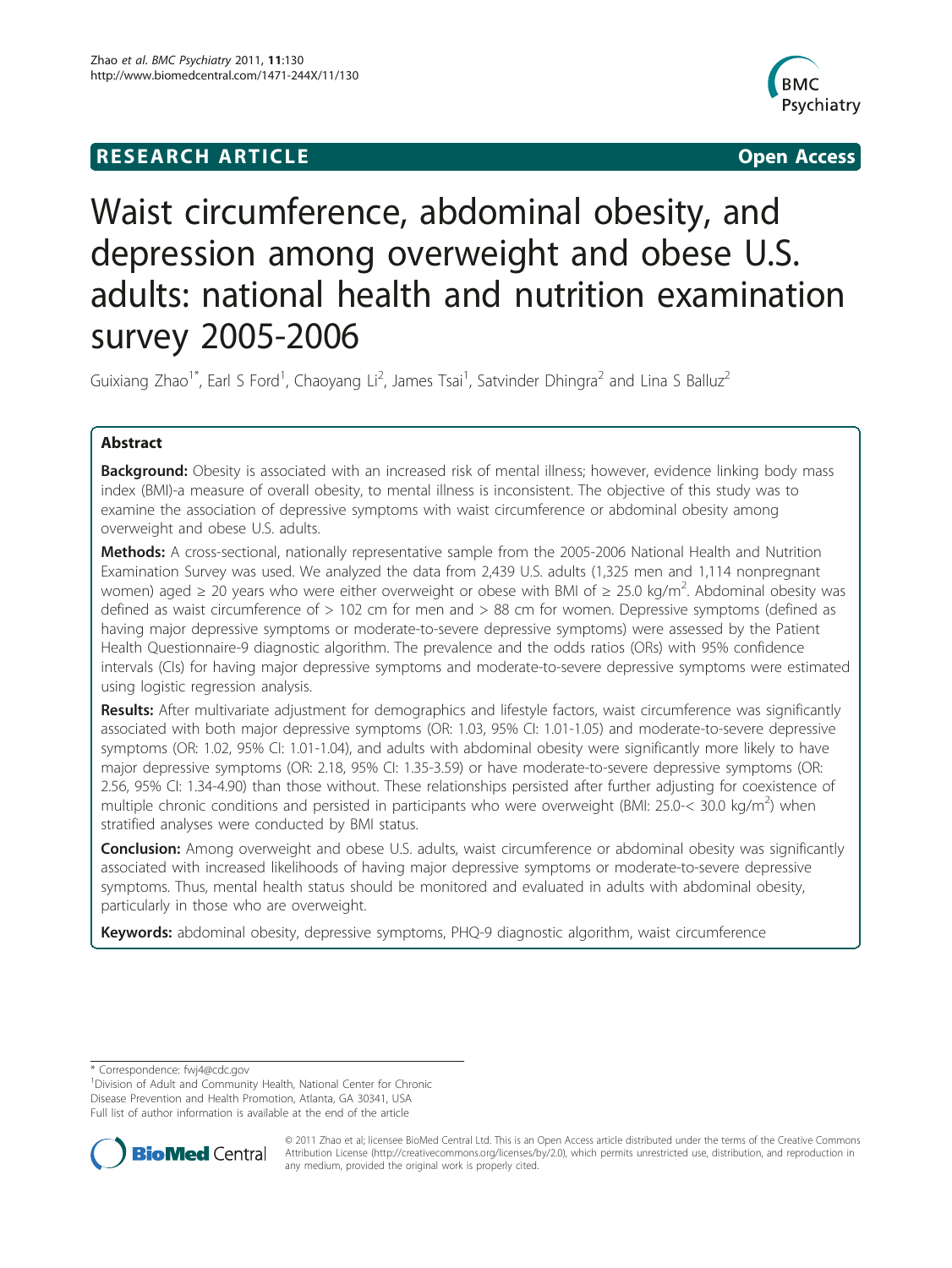# Background

Obesity continues to be a cause of public concern in the United States and worldwide [[1\]](#page-7-0). The prevalence of obesity, defined as a body mass index (BMI) of  $\geq 30$  kg/m<sup>2</sup>, was 32% in the United States during 2001-2004 and increased slightly to 34% during 2005-2006 [\[2\]](#page-7-0). The health impact of obesity is tremendous, as shown by an increased risk for multiple chronic diseases and conditions including hypertension, diabetes, hypercholesterolemia, coronary heart disease, asthma, arthritis, cancers, and many others [\[3-5\]](#page-7-0). In addition, obesity, especially abdominal obesity, is associated with increased all-cause, cardiovascular, or cancer mortality [\[6](#page-7-0)].

In addition to the broad range of obesity-related physiologic outcomes, obesity is associated with an increased risk for a number of mental disorders (i.e., depression, bipolar disorder, panic disorder, anxiety, or many others) [\[7-15](#page-7-0)] that have a substantial impact on public health (e.g., associated with great burden of diseases and increased mortality, disability, and reduced quality of life) [\[16,17](#page-7-0)]. However, other studies showed that BMI was not [[18-](#page-7-0)[22](#page-8-0)] or was even inversely associated with some forms of mental illness [[20,](#page-7-0)[23\]](#page-8-0). A possible explanation for these inconsistent results is that BMI as a measure of overall obesity does not account for varying proportions of muscle mass, bone, and fat, or the distribution of body fat. In fact, studies have consistently shown that abdominal visceral fat is more pathogenic than subcutaneous fat on metabolic risk profiles [[24,25](#page-8-0)] and that fat distribution (central adiposity vs general obesity, or visceral vs subcutaneous fat) is differentially associated with depressive symptoms [[20,](#page-7-0)[26](#page-8-0),[27](#page-8-0)]. Waist circumference, frequently used as a simple, inexpensive measure of central obesity in population-based studies, has been shown to be associated with depression in some studies [[28](#page-8-0),[29](#page-8-0)] but not in others [[21,23\]](#page-8-0). By using a large nationally representative sample, we sought to examine whether abdominal obesity measured by waist circumference was associated with depressive symptoms among overweight and obese adults after taking into consideration multiple risk factors including demographic characteristics, lifestyle factors, and coexistence of multiple chronic conditions. In this study, we only focused on adults who were overweight and obese because abdominal obesity is more physiologically or psychologically relevant in this population than in people who are underweight or normal weight, among whom depressive symptoms are unrelated to visceral fat [\[27\]](#page-8-0). Our study makes a unique contribution to the literature by using a larger, populationbased, and nationally representative sample including both men and women with objective measures of overall and central obesity, which is rare for epidemiologic research.

#### Methods

# Participants and measures

A cross-sectional, nationally representative sample from the National Health and Nutrition Examination Survey (NHANES) 2005-2006 was obtained using a multistage stratified sampling design. Survey participants were initially interviewed at home and were then invited to a mobile examination center, where they received various examinations and provided blood samples for laboratory tests. All procedures involving human subjects were approved by the Research Ethics Review Board of the National Center for Health Statistics, Centers for Disease Control and Prevention. Written informed consent was obtained from all participants. Details about the NHANES survey design and operation are available elsewhere [[30](#page-8-0)].

We examined interview and laboratory data from participants aged  $\geq 20$  years who were noninstitutionalized U.S. civilian. Data on anthropometric measurements were collected by trained health technicians [[31\]](#page-8-0). BMI was calculated from measured weight and height following a standardized protocol. Participants with a BMI of  $\geq$  25.0 kg/m<sup>2</sup> (either overweight or obese) were included in this study. Waist circumference was measured at a point immediately above the iliac crest on the midaxillary line at minimal respiration to the nearest 0.1 cm [[31,32\]](#page-8-0). Abdominal obesity was defined as waist circumference of  $> 102$  cm for men and  $> 88$  cm for women [[6\]](#page-7-0).

Participants' depressive symptoms were assessed by using the Patient Health Questionnaire-9 (PHQ-9) diagnostic algorithm, which has been described in detail elsewhere [[33](#page-8-0)]. Specifically, participants were asked about how often over the last 2 weeks they had experienced each of the following symptoms: 1) little interest or pleasure in doing things; 2) feeling down, depressed, or hopeless; 3) trouble falling or staying asleep or sleeping too much; 4) feeling tired or having little energy; 5) having a poor appetite or overeating; 6) feeling bad as a failure or having let themselves or their family down; 7) having trouble concentrating on things such as reading the newspaper or watching TV; 8) moving or speaking so slowly that other people could have noticed, or being so fidgety or restless that they had been moving around a lot more than usual; and 9) having thoughts of suicidality or self-injury in some way. Participants were defined as having major depressive symptoms if they had at least five of the nine PHQ-9 criteria for  $\geq 7$  days (or ≥ several days for "having thoughts of suicidality or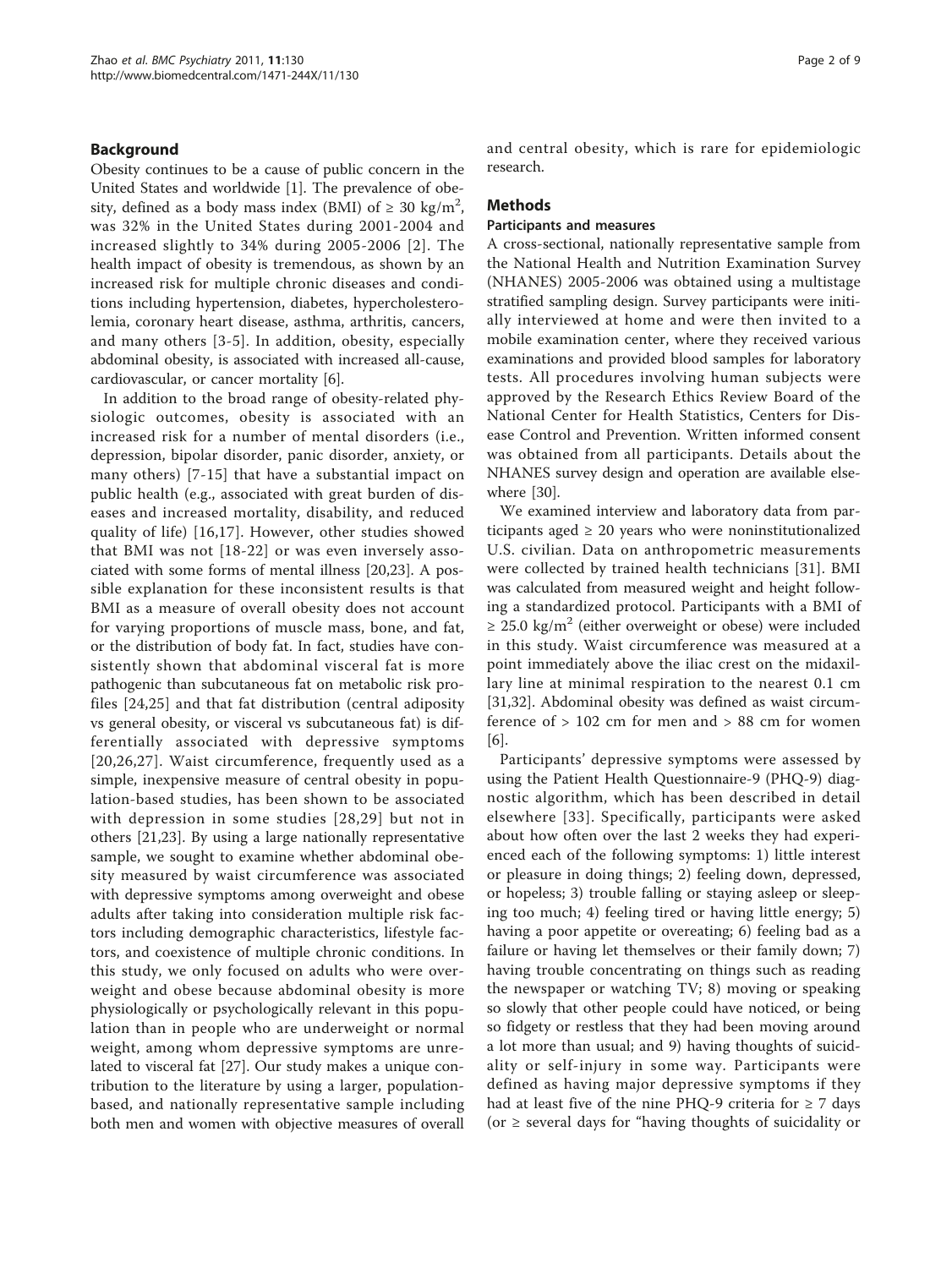self-injury") in the past 2 weeks, one of which must be "loss of interest or pleasure in doing things" or "feel down, depressed, or hopeless" for  $\geq 7$  days in the past 2 weeks [[34](#page-8-0)]. Alternatively, participants' responses to each item were scored as 0 point for "not at all", 1 point for "having the symptoms for several days", 2 points for "having the symptoms for more than half the days", and 3 points for "having the symptoms for nearly every day". Their scores for each item were then added to produce a total depression severity score, and the cutoff point of  $\geq$  10 was used to identify participants as having moderate-to-severe depressive symptoms [[34,35](#page-8-0)]. The PHQ-9 has been shown to provide valid measurements of depression in the general population as well as in patients with diabetes, coronary artery disease, and heart failure. Using a structured mental health professional interview as the criterion standard, a PHQ-9 score of  $\geq$ 10 had a sensitivity of 88% and a specificity of 88% for major depression, and, regardless of diagnostic status, typically represents clinically significant depression [[34-36\]](#page-8-0).

Socio-demographic variables used in the analyses included age, sex, race/ethnicity (non-Hispanic white, non-Hispanic black, and other including Mexican American, non-Mexican American, and any other races), educational status (< high school diploma, high school graduate, and > high school diploma), and family poverty-income ratio (calculated as a ratio of family income to poverty threshold). Smoking status was reflected by serum concentrations of cotinine which were measured by an isotope dilution-high performance liquid chromatography/atmospheric pressure chemical ionization tandem mass spectrometry (Perkin-Elmer Sciex Co, Norwalk, CT). Physical activity was calculated as an average daily metabolic equivalent (MET)-hour index that summed transportation, household, and leisuretime physical activity. Alcohol consumption was calculated as the average number of daily drinks for each participant. Heavy alcohol drinking was defined as having > 2 drinks per day in men and having > 1 drink per day in women. The number of chronic conditions including hypertension, diabetes, coronary heart disease, stroke, arthritis, asthma, chronic bronchitis, chronic renal disease, and cancer was also included as a covariate. Most of these conditions were assessed by asking participants whether they had ever been told by a healthcare professional that they had diabetes, coronary heart disease, stroke, arthritis, or cancer, or whether they still had asthma and chronic bronchitis. For blood pressure, up to four readings of systolic and diastolic blood pressure were obtained from participants in the mobile examination centers. The average of the last two measurements of systolic or diastolic blood pressure for participants who had three or four measurements, the last measurement for participants with only two measurements, and the only measurement for participants who had one measurement were used to establish high blood pressure status. According to the Joint National Committee on Prevention, Detection, Evaluation, and Treatment of High Blood Pressure reports [[37\]](#page-8-0), participants who were on antihypertension medications or had systolic blood pressure  $\geq 140$  mmHg or diastolic blood pressure  $\geq 90$  mmHg were defined as having hypertension. For kidney disease, we estimated glomerular filtration rate using the CKD-EPI (Chronic Kidney Disease Epidemiology Collaboration) equation [\[38\]](#page-8-0), and participants with a glomerular filtration rate of  $< 60$  mL/min/1.73  $m<sup>2</sup>$  were defined as having chronic renal disease.

# Statistical analysis

From a total of 3,250 adult participants who were overweight or obese, 231 women were excluded because of pregnancy. After further excluding those who had missing values for any of the study variables, 2,439 participants (1,325 men and 1,114 nonpregnant women) remained in our analyses. The prevalence of having major depressive symptoms or moderate-to-severe depressive symptoms (PHQ-9 score  $\geq$  10) was age-standardized to the 2000 projected U.S. population. The odds ratios (ORs) with 95% confidence intervals (CIs) for major depressive symptoms or moderate-to-severe depressive symptoms were estimated by conducting logistic regression analyses to test associations between depressive symptoms and waist circumference (used as a continuous variable) or abdominal obesity (used as a categorical variable) while controlling for covariates which included demographic characteristics (age, sex, race/ethnicity, education, and family poverty-income ratio), lifestyle factors (serum concentrations of cotinine, physical activity, and heavy alcohol drinking), and coexistence of multiple chronic conditions (hypertension, diabetes, coronary heart disease, stroke, arthritis, asthma, chronic bronchitis, chronic kidney disease and cancer). SUDAAN (Software for the Statistical Analysis of Correlated Data, Release 9.0, Research Triangle Institute, Research Triangle Park, NC) was used to account for the complex sampling design.

# Results

Overall, the unadjusted and age-adjusted prevalence of having major depressive symptoms among adults who were overweight or obese was 2.5% (95% CI: 1.7-3.7%) and 2.3% (95% CI: 1.6-3.4%), respectively, and was 5.6% (95% CI: 4.4-7.0%) and 5.4% (95% CI: 4.3-6.7%), respectively, for having moderate-to-severe depressive symptoms (PHQ-9 score  $\geq$  10). Participants' sociodemographic characteristics differed significantly by depressive symptom status except for race/ethnicity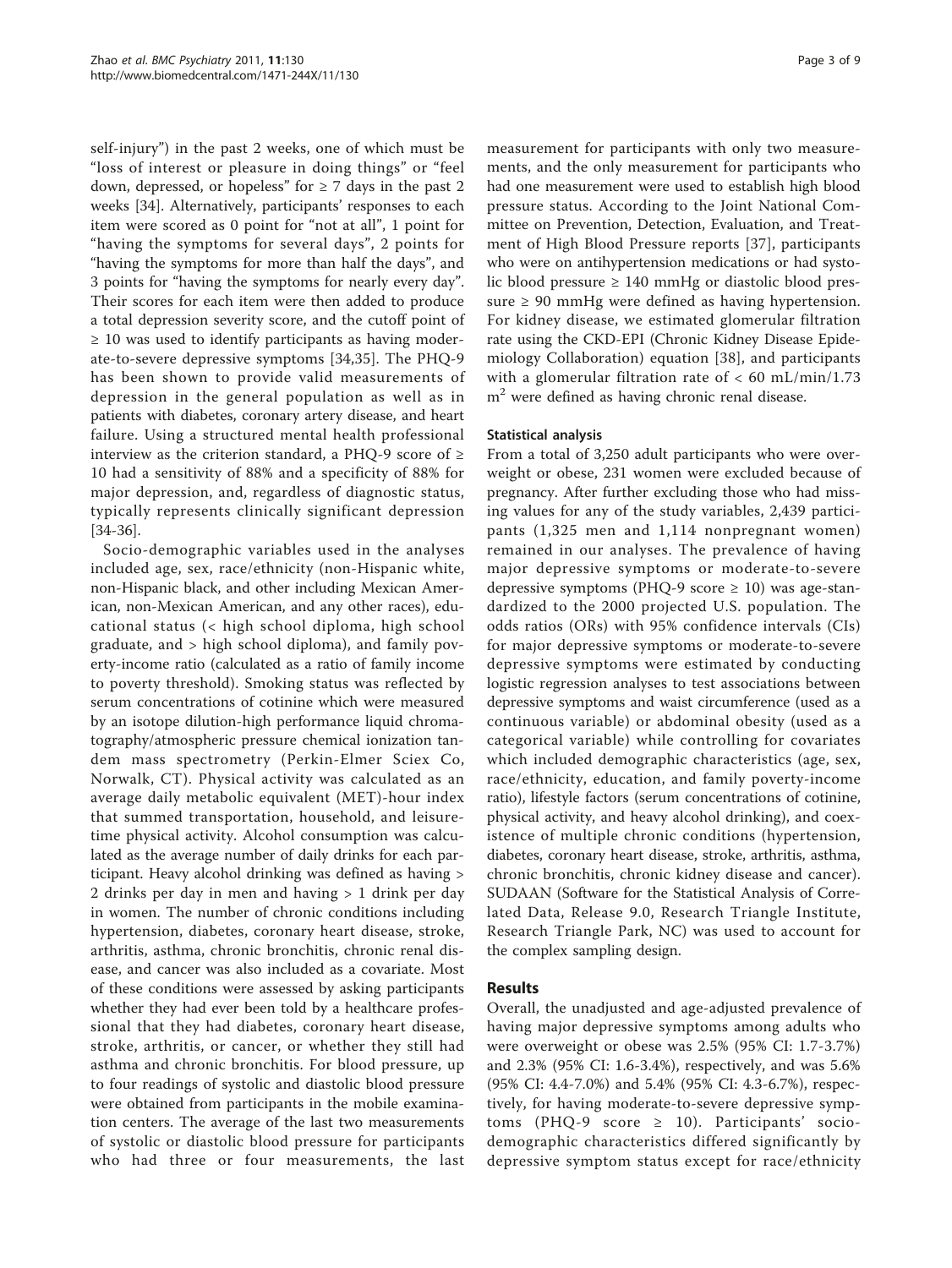(Table 1). Notably, the percentages of adults who were middle-aged (40-< 60 years), female, and obese were significantly higher, whereas the percentages of adults who attained an educational level of > high school diploma or had a poverty-income ratio of  $\geq 3$  were significantly lower, among participants with major depressive symptoms or moderate-to-severe depressive symptoms than among those without ( $P < 0.05$  for all comparisons). Overall, the percentages of adults with  $\geq$  3 chronic conditions were higher among participants with major depressive symptoms or moderate-to-severe depressive symptoms than among those without (Table 1). The mean waist circumference among participants with major depressive symptoms or moderate-to-severe

depressive symptoms was significantly higher compared to those without depression ( $P < 0.05$ ).

The unadjusted and age-adjusted prevalence of having major depressive symptoms or moderate-to-severe depressive symptoms was significantly higher among participants with abdominal obesity than among those without abdominal obesity (Figure [1A](#page-4-0) and [1B](#page-4-0), P < 0.001). Stratified analyses on overweight and obese adults yielded similar results (Figure [1](#page-4-0)). In unadjusted models (Model 1), waist circumference was significantly associated with the presence of both major depressive symptoms and moderate-to-severe depressive symptoms (P < 0.01, Table [2](#page-5-0)); the relationships persisted after adjusting for socio-demographic variables and lifestyle

Table 1 Characteristics of overweight and obese study participants by major depressive symptoms or by moderate-tosevere depressive symptoms (PHQ-9 score of ≥ 10), NHANES 2005-2006 \*

|                             | n     | Major depressive symptoms |              | Moderate-to-severe depressive symptoms (PHQ-9 score $\geq$ 10) |            |            |          |
|-----------------------------|-------|---------------------------|--------------|----------------------------------------------------------------|------------|------------|----------|
|                             |       | Yes                       | No           | P-valuet                                                       | Yes        | No         | P-valuet |
| $\mathbb{N}$                | 2,439 | 68                        | 2,371        |                                                                | 152        | 2,287      |          |
| Age (year)                  |       |                           |              | 0.009                                                          |            |            | 0.019    |
| $20 - < 40$                 | 746   | 19.7(3.6)                 | 32.5 (1.2)   |                                                                | 24.3 (2.8) | 32.6 (1.3) |          |
| $40 - 60$                   | 886   | 69.3 (4.8)                | 43.4 (1.5)   |                                                                | 57.0 (4.0) | 43.3 (1.5) |          |
| $\geq 60$                   | 807   | 11.0(4.4)                 | 24.1(2.1)    |                                                                | 18.7(3.9)  | 24.1(2.1)  |          |
| Sex                         |       |                           |              | < 0.001                                                        |            |            | 0.007    |
| Men                         | 1,325 | 30.9(6.2)                 | 54.3 (0.8)   |                                                                | 40.8 (4.9) | 54.5 (0.9) |          |
| Women                       | 1,114 | 69.1(6.2)                 | 45.7 (0.8)   |                                                                | 59.2 (4.9) | 45.5 (0.9) |          |
| Race‡                       |       |                           |              | 0.249                                                          |            |            | 0.152    |
| NH white                    | 1,215 | 69.0 (8.3)                | 73.2 (2.9)   |                                                                | 68.1 (5.6) | 73.4 (3.0) |          |
| NH black                    | 589   | 17.5(4.6)                 | 11.5(2.0)    |                                                                | 16.7(3.5)  | 11.4(2.0)  |          |
| Other                       | 635   | 13.5(5.2)                 | 15.3(1.9)    |                                                                | 15.2(4.1)  | 15.2(2.0)  |          |
| Education                   |       |                           |              | 0.144                                                          |            |            | 0.020    |
| < high school<br>diploma    | 628   | 21.6(5.3)                 | 16.1(1.6)    |                                                                | 18.9(3.3)  | 16.1(1.6)  |          |
| high school<br>graduate     | 608   | 39.2 (7.6)                | 25.6(1.1)    |                                                                | 37.7 (4.2) | 25.3(1.1)  |          |
| > high school<br>diploma    | 1,203 | 39.2 (7.2)                | 58.2 (1.8)   |                                                                | 43.4 (4.3) | 58.6 (1.8) |          |
| PIRS                        |       |                           |              | < 0.001                                                        |            |            | < 0.001  |
| $<$ 1                       | 393   | 33.5 (5.9)                | 9.5(0.7)     |                                                                | 26.9(2.5)  | 9.1(0.7)   |          |
| $1 - < 3$                   | 987   | 45.9 (7.8)                | 34.2(2.1)    |                                                                | 45.7 (4.9) | 33.8(2.1)  |          |
| $3 - 5$                     | 1,059 | 20.6(6.9)                 | 56.3(2.3)    |                                                                | 27.4 (4.0) | 57.1(2.3)  |          |
| BMI $(kq/m2)$               |       |                           |              | 0.037                                                          |            |            | 0.008    |
| $25 - < 30$                 | 1,202 | 33.0 (5.9)                | 49.1 (1.6)   |                                                                | 34.0 (4.8) | 49.6 (1.6) |          |
| $\geq 30$                   | 1,237 | 67.0 (5.9)                | 50.9(1.6)    |                                                                | 66.0 (4.8) | 50.4(1.6)  |          |
| No. of chronic conditions** |       |                           |              | 0.014                                                          |            |            | < 0.001  |
| $\mathbf 0$                 | 966   | 20.6(7.0)                 | 42.3 $(1.6)$ |                                                                | 23.2 (4.6) | 42.8 (1.5) |          |
| 1                           | 621   | 27.8 (9.0)                | 26.8 (1.8)   |                                                                | 23.9(5.3)  | 27.0 (1.8) |          |
| $\overline{2}$              | 401   | 26.0(4.6)                 | 16.0(1.0)    |                                                                | 20.1(3.3)  | 16.0(1.0)  |          |
| $\geq$ 3                    | 451   | 25.7(6.6)                 | 14.9(1.4)    |                                                                | 32.8 (3.2) | 14.2(1.4)  |          |
| Waist circumference (cm)    | 2,439 | 110.5(2.2)                | 105.1(0.5)   | 0.022                                                          | 109.1(1.7) | 105.0(0.5) | 0.019    |

\*Data expressed as percentages with standard errors in parentheses for all categorical variables and expressed as means with standard errors for waist circumference. †Chi-Square test for categorical variables and Student t-test for continuous variables. ‡NH: non-Hispanic, §PIR: poverty-income ratio. \*\* Chronic conditions included hypertension, diabetes, coronary heart disease, stroke, arthritis, asthma, chronic bronchitis, chronic renal disease, and cancer.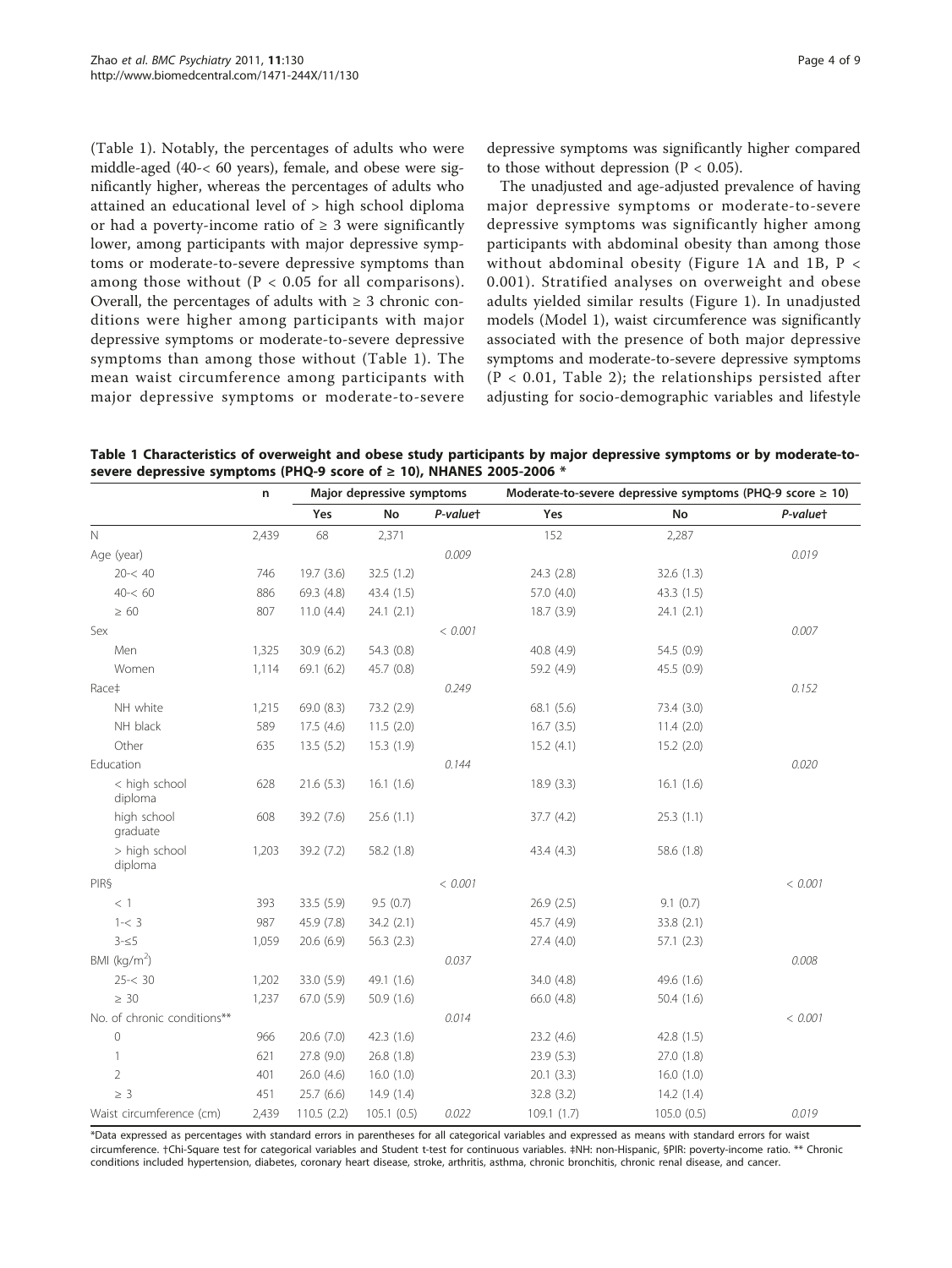<span id="page-4-0"></span>

moderate-to-severe depressive symptoms (B) by overall and abdominal obesity among U.S. adults, National Health and Nutrition Examination Survey 2005-2006 ( $N = 2,439$ ).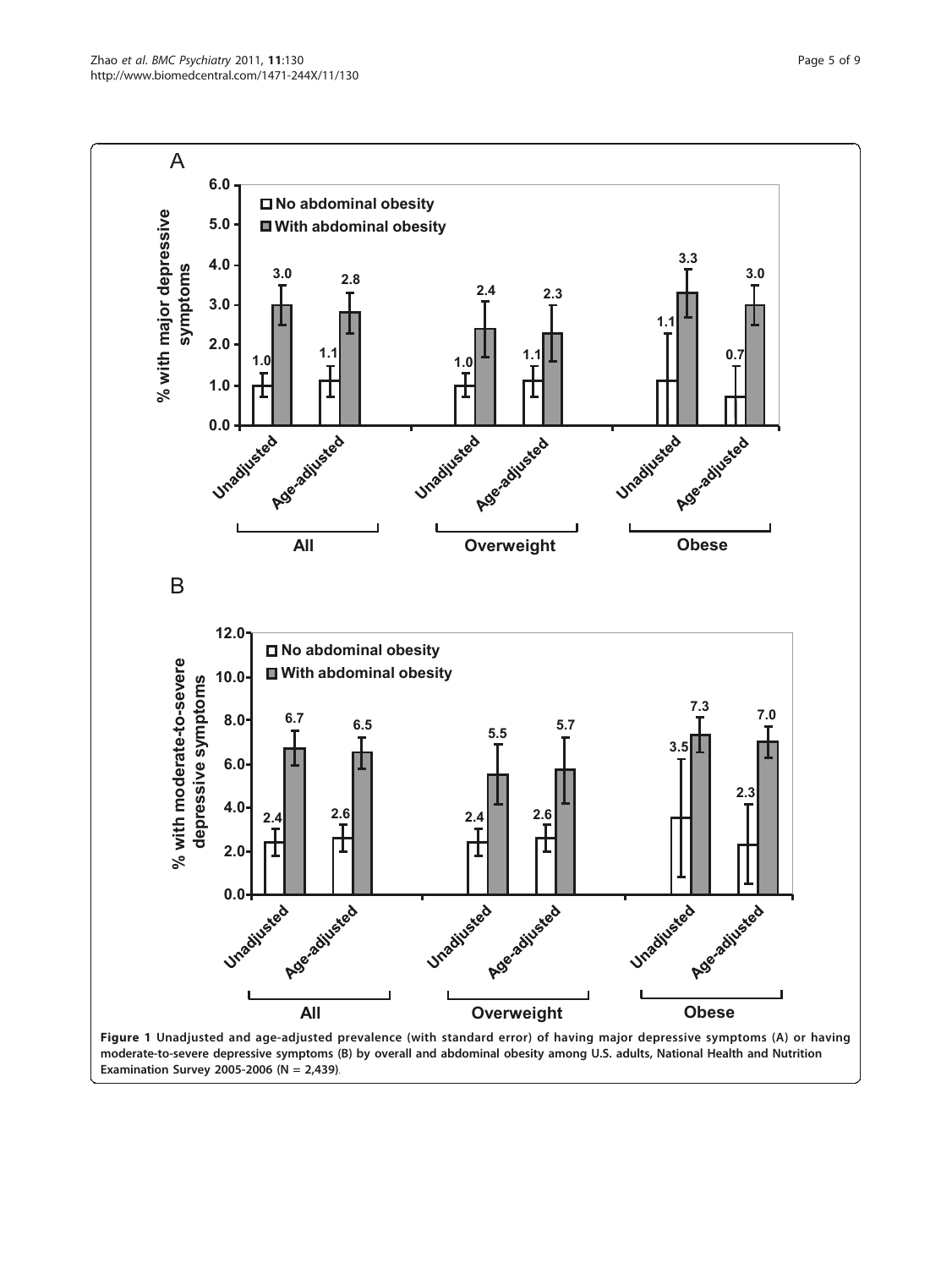## <span id="page-5-0"></span>Table 2 Associations of major depressive symptoms or moderate-to-severe depressive symptoms with waist circumference or abdominal obesity among overweight and obese adults, NHANES 2005-2006 (N = 2,439)

|                           |                         | Odds Ratio*             |                         |
|---------------------------|-------------------------|-------------------------|-------------------------|
|                           | Model 1                 | Model 2                 | Model 3                 |
| Major depressive symptoms |                         |                         |                         |
| Waist circumferencet      | 1.03<br>$(1.01 - 1.05)$ | 1.03<br>$(1.01 - 1.05)$ | 1.03<br>$(1.00 - 1.05)$ |
| Wald P-value              | 0.002                   | 0.005                   | 0.031                   |
| Abdominal obesity‡        |                         |                         |                         |
| yes                       | 3.01<br>$(2.00 - 4.55)$ | 218<br>$(1.35 - 3.59)$  | 1.99<br>$(1.18 - 3.38)$ |
| no                        | 1.00                    | 1.00                    | 1.00                    |
| Wald P-value              | < 0.001                 | < 0.001                 | 0.005                   |

#### Moderate-to severe depressive symptoms (PHO score  $\geq 10$ )

| Waist circumferencet | 1.02<br>$(1.01 - 1.04)$ | 1.02<br>$(1.01 - 1.04)$ | 1.02<br>$(1.00 - 1.03)$ |
|----------------------|-------------------------|-------------------------|-------------------------|
| Wald P-value         | 0.003                   | 0.004                   | 0.074                   |
| Abdominal obesity‡   |                         |                         |                         |
| yes                  | 2.89<br>$(1.70 - 4.91)$ | 2.56<br>$(1.34 - 4.90)$ | 2.26<br>$(1.15 - 4.44)$ |
| no                   | 1.00                    | 1.00                    | 1.00                    |
| Wald P-value         | < 0.001                 | 0.002                   | 0.010                   |

\*Model 1: unadjusted, Model 2: adjusted for age, sex, race, education, family poverty-income ratio, serum cotinine concentrations, physical activity and heavy alcohol drinking, Model 3: adjusted for the same set of variables as in Model 2 plus coexistence of the number of chronic conditions (including hypertension, diabetes, coronary heart disease, stroke, arthritis, asthma, chronic bronchitis, chronic kidney disease and cancer).

†Used as continuous variable in the models

‡Used as categorical variable (defined as waist circumference > 108 cm for men and > 88 cm for women)

factors (Model 2). After further adjusting for the coexistence of multiple chronic diseases (Model 3), waist circumference remained significantly associated with the presence of major depressive symptoms ( $P = 0.031$ ) but was only marginally associated with the presence of moderate-to-severe depressive symptoms ( $P = 0.074$ ). When abdominal obesity was entered in the models, significant associations between abdominal obesity and depressive symptoms (by all definitions) existed after adjusting for all potential confounders ( $P \le 0.01$ , Table 2). No significant interactions between sex and waist circumference or between sex and abdominal obesity were observed in fully adjusted models.

When data analyses were further stratified by BMI and abdominal obesity status, abdominal obesity remained significantly associated with having major depressive symptoms (OR: 1.67, 95% CI: 1.12-2.50) and marginally associated with having moderate-to-severe depressive symptoms (OR: 2.03, 95% CI: 0.98-4.20) among participants who were overweight. However, the odds ratios between obese people with abdominal obesity and those without were not significant (Table [3\)](#page-6-0).

## **Discussion**

Using a large, population-based sample from NHANES, we found that, among overweight and obese adults, waist circumference and/or abdominal obesity was significantly associated with increased prevalence and likelihood of having major depressive symptoms or moderate-to-severe depressive symptoms, suggesting abdominal obesity is a strong correlate of depression, particularly for adults who were overweight by their BMI status.

The relationship between depression and waist circumference or abdominal obesity as a component of metabolic syndrome has been explored previously in studies examining the associations of metabolic syndrome with mental illness [[39-43](#page-8-0)]. The inconsistent results of these studies may have resulted from differences in the populations being studied, in the measures of depression used, or in the number and type of covariates controlled for across studies. For example, three studies that were conducted in participants aged 35-55 years in London using the 4-item depression subscale of the General Health Questionnaire [\[39\]](#page-8-0), in participants aged 25-84 years in Australia using the Hospital Anxiety and Depression Scale [[40](#page-8-0)], and in Japanese men aged 20-67 years using the Profile of Mood States of the Likert-scale questionnaire [[43\]](#page-8-0) showed a significant association between waist circumference and depression. However, two studies conducted in Finland, one in participants aged 31 years using the Hopkins Symptom Checklist-25 questionnaire [[41](#page-8-0)] and the other in participants aged 36-55 years using the Beck Depression Inventory [[42\]](#page-8-0), failed to observe a significant association as did studies conducted in Chinese elderly (aged  $\geq 55$ years) using the Geriatric Depression Scale-15 items [[23\]](#page-8-0) and in participants aged  $\geq$  25 years in New Zealand using self-reported, physician-diagnosed depression [\[21](#page-8-0)]. Moreover, two studies conducted in middle-aged women (mean age 50.4 years) using the Center for Epidemiological Studies Depression scale [\[27](#page-8-0)] and in overweight premenopausal women using the Zung's Self-Rating Depression Scale [[44\]](#page-8-0) reported that central obesity measured as visceral fat (but not subcutaneous fat) was significantly associated with an increased likelihood of having depression; surprisingly, waist circumference as an indicator of central obesity was not associated with depression in the study conducted by Everson-Rose et al [[27\]](#page-8-0). A recent study using the PHQ-9 reported that waist circumference in the third and fourth quartiles was significantly associated with an increased likelihood of moderate-to-severe depression but not major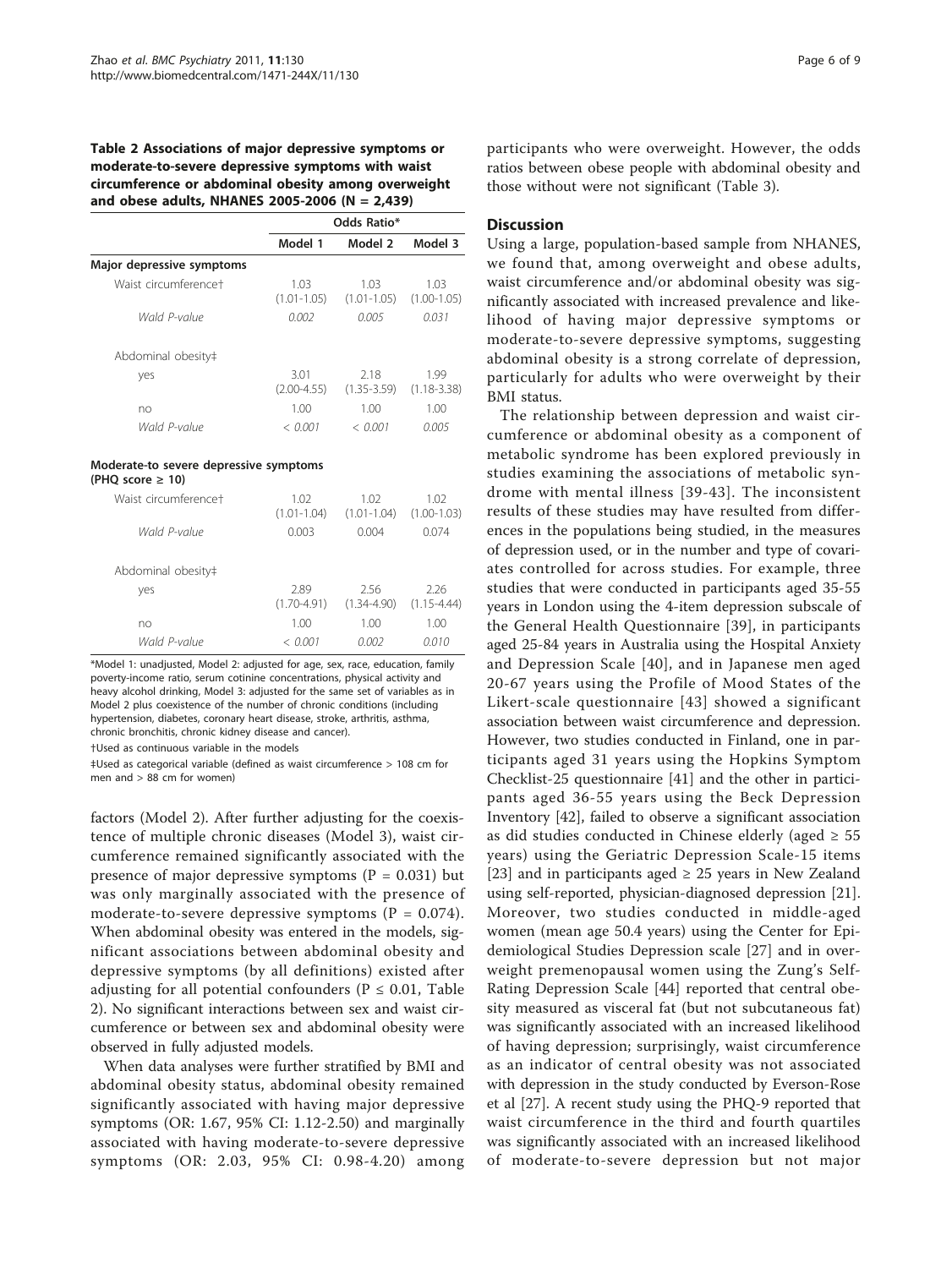|                                                                 |                           | N     | Odds Ratio*          |                     |                        |  |
|-----------------------------------------------------------------|---------------------------|-------|----------------------|---------------------|------------------------|--|
|                                                                 |                           |       | Model 1              | Model 2             | Model 3                |  |
|                                                                 | Major depressive symptoms |       |                      |                     |                        |  |
| Overweight                                                      | - abdominal obesity       | 615   | 1.00                 | 1.00                | 1.00                   |  |
|                                                                 | + abdominal obesity       | 587   | 2.38 (1.37-4.12)     | 1.77 (1.14-2.75)    | $1.67(1.12 - 2.50)$    |  |
| Obese                                                           | - abdominal obesity       | 52    | $1.10(0.11 - 11.12)$ | $0.87(0.09 - 8.09)$ | $0.83$ $(0.09 - 7.70)$ |  |
|                                                                 | + abdominal obesity       | 1,185 | 3.36 (1.99-5.66)     | 2.29 (1.24-4.23)    | $2.07(1.03 - 4.14)$    |  |
| Wald P-value                                                    |                           |       | < 0.001              | < 0.001             | < 0.001                |  |
| Moderate-to severe depressive symptoms<br>(PHQ score $\geq$ 10) |                           |       |                      |                     |                        |  |
| Overweight                                                      | - abdominal obesity       | 615   | 1.00                 | 1.00                | 1.00                   |  |
|                                                                 | + abdominal obesity       | 587   | 2.41 (1.25-4.67)     | 2.18 (1.06-4.48)    | 2.03 (0.98-4.24)       |  |
| Obese                                                           | - abdominal obesity       | 52    | 1.49 (0.28-7.80)     | 1.31 (0.26-6.52)    | $1.19(0.23 - 6.00)$    |  |
|                                                                 | + abdominal obesity       | 1,185 | 3.28 (1.91-5.65)     | 2.79 (1.42-5.48)    | 2.40 (1.18-4.86)       |  |
| Wald P-value                                                    |                           |       | < 0.001              | 0.014               | 0.062                  |  |

<span id="page-6-0"></span>Table 3 Odds ratios (with 95% CIs) of having major depressive symptoms or moderate-to-severe depressive symptoms by overweight/obese and by abdominal obesity among overweight and obese adults, NHANES 2005-2006 (N = 2,439)

\*Model 1: unadjusted, Model 2: adjusted for age, sex, race, education, family poverty-income ratio, serum cotinine concentrations, physical activity and heavy alcohol drinking, Model 3: adjusted for the same set of variables as in Model 2 plus coexistence of the number of chronic conditions (including hypertension, diabetes, coronary heart disease, stroke, arthritis, asthma, chronic bronchitis, chronic kidney disease and cancer).

depression [[45\]](#page-8-0), however, that study was conducted in U.S. adult women only, and only age- or age- and BMIadjusted odds ratios were reported [[45](#page-8-0)]. Our study using the data from both men and nonpregnant women who were overweight and obese further demonstrated that waist circumference and abdominal obesity were significantly associated with both major depressive symptoms and moderate-to-severe depressive symptoms after adjusting for multiple potential confounders. However, we did not conduct sex-stratified analyses because interactions between sex and waist circumference or abdominal obesity on outcome measures were not significant in the present study. In addition, we did not include BMI as a covariate because we only focused on people who were overweight and obese and also because of the high correlation between waist circumference and BMI [[46](#page-8-0),[47](#page-8-0)]. Whether or not BMI should be included as a covariate in studies like ours or in studies dealing with metabolic syndrome [[39-43](#page-8-0)] remains controversial at present.

Our stratified analyses by BMI and abdominal obesity revealed that overweight adults with abdominal obesity were more likely to have depressive symptoms (by both definitions) than overweight adults without abdominal obesity; however, there were no differences in obese adults with and without abdominal obesity. The fact that about 96% of obese adults have abdominal obesity may explain this observation. Nevertheless, our finding is consistent with previous research in obese women reported by Ma and Xiao [[45\]](#page-8-0). Moreira et al.[[29](#page-8-0)] reported that increasing in waist circumference was significantly associated with an increased prevalence of depressive symptoms and mood disorders in obese

women; however, in that study, only simple correlation analysis was conducted and potential confounders were not taken into account. Taken together, the negligible differences in the prevalence and the odds ratios of having depressive symptoms between overweight and obese adults with abdominal obesity in the present study further suggest that waist circumference or abdominal obesity may be a preferred predictor of depression in this population.

Our study is subject to several limitations. First, the causal relationship between waist circumference or abdominal obesity and having depressive symptoms cannot be established based on the nature of our cross-sectional study. A growing body of evidence has shown that a bidirectional relationship may exist. Obesity in adolescence was associated with later depression in young adulthood [[22](#page-8-0)]. The poor social relationships, low socioeconomic status, and the multiple chronic diseases associated with obesity may have predisposed obese people to impaired mental health. On the other hand, longitudinal studies have shown that baseline depression is a significant predictor of visceral fat accumulation and obesity [\[48](#page-8-0)-[50\]](#page-8-0) and is associated with increased adrenal gland volume [[49](#page-8-0)]. The latter suggests a long-term increased production of stress hormones from the hypothalamic-pituitary-adrenal (HPA) axis is involved in depression, which contributes to body fat accumulation [[51,52](#page-8-0)]. Second, our study was conducted only in overweight and obese participants representing a high risk population; this may have affected the generalizability of our results. Third, we conducted our analyses from combined data from both men and women mainly due to lack of interactions between sex and waist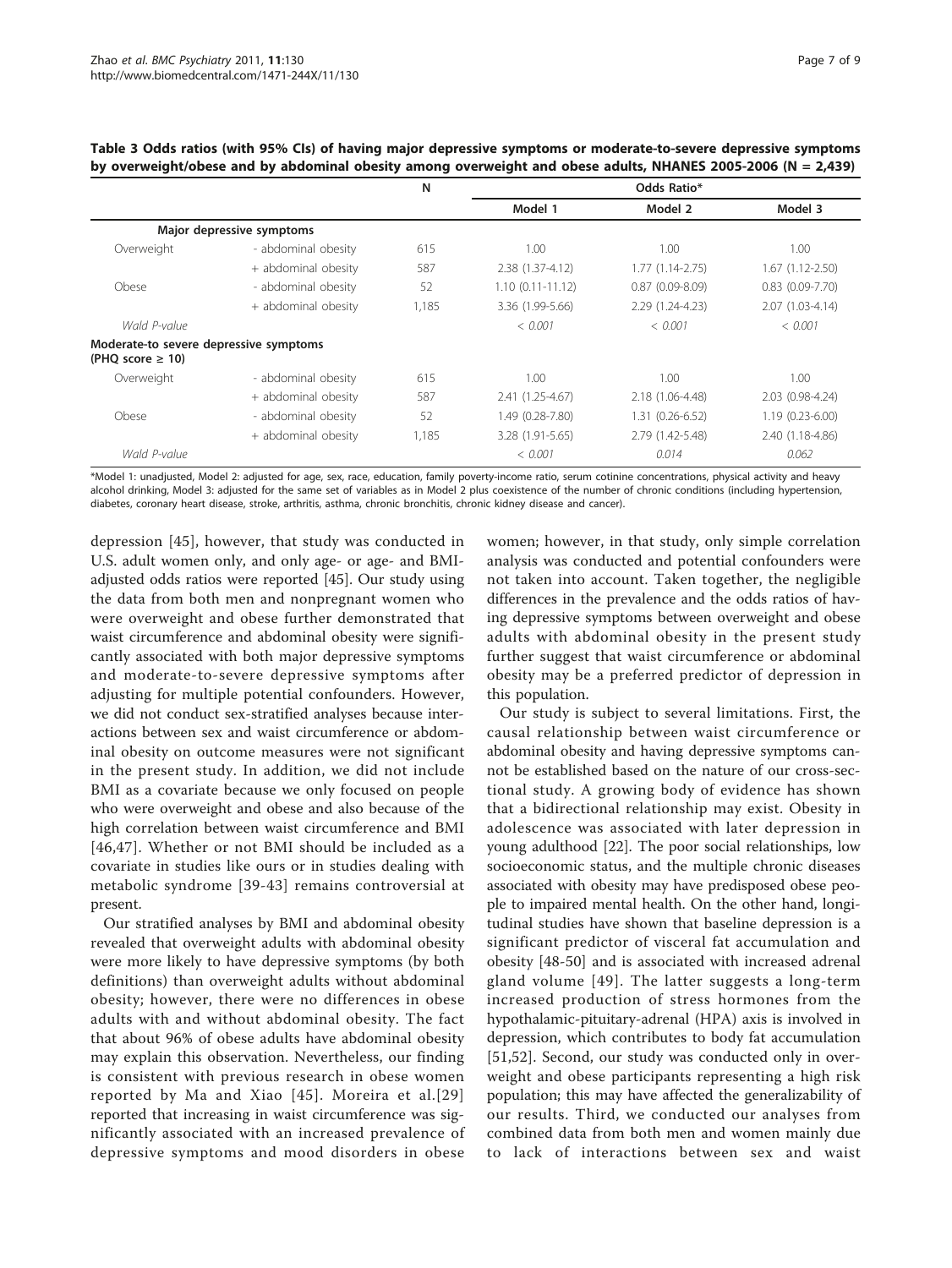<span id="page-7-0"></span>circumference or abdominal obesity on outcome measures and due to relatively small sample size. Future studies using sex-stratified data analyses are warranted to further explore sex disparities in the associations of depression with waist circumference and abdominal obesity and to study the potential effects of menopause on the associations. Fourth, we used PHQ-9 as a measure of depressive symptoms rather than a clinical diagnosis of depression. Although the PHQ-9 depression assessment has been validated in the general population including people who are overweight and obese as well as in patients with diabetes, coronary artery disease, or chronic heart failure, research on specific validation of this instrument in obese adults is currently not available. Thus, studies on clinical diagnosed depression and its association with abdominal obesity are warranted. Finally, antidepressant treatments, which are associated with weight gain [[53](#page-8-0)], were not taken into account in the present study.

# Conclusions

Our study from a large nationally representative sample demonstrated that waist circumference or abdominal obesity was associated with an increased likelihood of having major or moderate-to-severe depressive symptoms among overweight and obese adults. The continuing increases in BMI and waist circumference in the United States [\[54](#page-8-0),[55\]](#page-8-0) and the projected increases in the prevalence of overweight and obesity [1,[56](#page-8-0)] suggest that mental health status should be screened, monitored, and evaluated especially in people with abdominal obesity. A routine anthropometric measure of waist circumference as a simple and practical measure of abdominal obesity may be useful for providing information on depression risk in this population.

#### Acknowledgements

Disclaimer: The findings and conclusions in this article are those of the authors and do not necessarily represent the official position of the Centers for Disease Control and Prevention.

Funding sources

This research received no specific grant from any funding agency.

#### Author details

<sup>1</sup> Division of Adult and Community Health, National Center for Chronic Disease Prevention and Health Promotion, Atlanta, GA 30341, USA. <sup>2</sup>Division of Behavioral Surveillance, Public Health Surveillance Program Office, Office of Surveillance, Epidemiology and Laboratory Services, Centers for Disease Control and Prevention, Atlanta, GA 30341, USA.

#### Authors' contributions

GZ obtained the data from NHANES web, conducted the data analyses, interpreted the data, and prepared the manuscript. ESF supervised the data analyses and contributed to the manuscript writing. CL, JT, SD, and LSB participated in the revisions and made critical revisions of the manuscript for important intellectual content. All authors contributed to and have approved the final manuscript.

#### Competing interests

The authors declare that they have no competing interests.

Received: 20 October 2010 Accepted: 11 August 2011 Published: 11 August 2011

#### References

- 1. Kumanyika SK, Obarzanek E, Stettler N, Bell R, Field AE, Fortmann SP, Franklin BA, Gillman MW, Lewis CE, Poston WC, Stevens J, Hong Y: [Population-based prevention of obesity: the need for comprehensive](http://www.ncbi.nlm.nih.gov/pubmed/18591433?dopt=Abstract) [promotion of healthful eating, physical activity, and energy balance: a](http://www.ncbi.nlm.nih.gov/pubmed/18591433?dopt=Abstract) [scientific statement from American Heart Association Council on](http://www.ncbi.nlm.nih.gov/pubmed/18591433?dopt=Abstract) [Epidemiology and Prevention, Interdisciplinary Committee for](http://www.ncbi.nlm.nih.gov/pubmed/18591433?dopt=Abstract) [Prevention.](http://www.ncbi.nlm.nih.gov/pubmed/18591433?dopt=Abstract) Circulation 2008, 118:428-464.
- 2. Flegal KM, Carroll MD, Ogden CL, Curtin LR: [Prevalence and trends in](http://www.ncbi.nlm.nih.gov/pubmed/20071471?dopt=Abstract) [obesity among US adults, 1999-2008.](http://www.ncbi.nlm.nih.gov/pubmed/20071471?dopt=Abstract) JAMA 2010, 303:235-41.
- 3. Visscher TL, Seidell JC: [The public health impact of obesity.](http://www.ncbi.nlm.nih.gov/pubmed/11274526?dopt=Abstract) Annu Rev Public Health 2001, 22:355-375.
- 4. Friedman N, Fanning EL: [Overweight and obesity: an overview of](http://www.ncbi.nlm.nih.gov/pubmed/15669572?dopt=Abstract) [prevalence, clinical impact, and economic impact.](http://www.ncbi.nlm.nih.gov/pubmed/15669572?dopt=Abstract) Dis Manag 2004, 7(Suppl 1):S1-S6.
- 5. Guh DP, Zhang W, Bansback N, Amarsi Z, Birmingham CL, Anis AH: [The](http://www.ncbi.nlm.nih.gov/pubmed/19320986?dopt=Abstract) [incidence of co-morbidities related to obesity and overweight: a](http://www.ncbi.nlm.nih.gov/pubmed/19320986?dopt=Abstract) [systematic review and meta-analysis.](http://www.ncbi.nlm.nih.gov/pubmed/19320986?dopt=Abstract) BMC Public Health 2009, 9:88-107.
- Zhang C, Rexrode KM, van Dam RM, Li TY, Hu FB: [Abdominal obesity and](http://www.ncbi.nlm.nih.gov/pubmed/18362231?dopt=Abstract) [the risk of all-cause, cardiovascular, and cancer mortality: sixteen years](http://www.ncbi.nlm.nih.gov/pubmed/18362231?dopt=Abstract) [of follow-up in US women.](http://www.ncbi.nlm.nih.gov/pubmed/18362231?dopt=Abstract) Circulation 2008, 117:1658-1667.
- 7. Ball K, Burton NW, Brown WJ: A prospective study of overweight, physical activity, and depressive symptoms in young women. Obesity (Silver Spring) 2009, 17:66-71.
- Bjerkeset O, Romundstad P, Evans J, Gunnell D: [Association of adult body](http://www.ncbi.nlm.nih.gov/pubmed/17981889?dopt=Abstract) [mass index and height with anxiety, depression, and suicide in the](http://www.ncbi.nlm.nih.gov/pubmed/17981889?dopt=Abstract) [general population: the HUNT study.](http://www.ncbi.nlm.nih.gov/pubmed/17981889?dopt=Abstract) Am J Epidemiol 2008, 167:193-202.
- 9. de Wit LM, van SA, van HM, Penninx BW, Cuijpers P: [Depression and body](http://www.ncbi.nlm.nih.gov/pubmed/19144098?dopt=Abstract) [mass index, a u-shaped association.](http://www.ncbi.nlm.nih.gov/pubmed/19144098?dopt=Abstract) BMC Public Health 2009, 9:14-19.
- 10. Johnston E, Johnson S, McLeod P, Johnston M: [The relation of body mass](http://www.ncbi.nlm.nih.gov/pubmed/15191118?dopt=Abstract) [index to depressive symptoms.](http://www.ncbi.nlm.nih.gov/pubmed/15191118?dopt=Abstract) Can J Public Health 2004, 95:179-183.
- 11. Lim W, Thomas KS, Bardwell WA, Dimsdale JE: [Which measures of obesity](http://www.ncbi.nlm.nih.gov/pubmed/18212172?dopt=Abstract) [are related to depressive symptoms and in whom?](http://www.ncbi.nlm.nih.gov/pubmed/18212172?dopt=Abstract) Psychosomatics 2008, 49:23-28.
- 12. Mather AA, Cox BJ, Enns MW, Sareen J: [Associations of obesity with](http://www.ncbi.nlm.nih.gov/pubmed/19302884?dopt=Abstract) [psychiatric disorders and suicidal behaviors in a nationally](http://www.ncbi.nlm.nih.gov/pubmed/19302884?dopt=Abstract) [representative sample.](http://www.ncbi.nlm.nih.gov/pubmed/19302884?dopt=Abstract) J Psychosom Res 2009, 66:277-285.
- 13. Petry NM, Barry D, Pietrzak RH, Wagner JA: [Overweight and obesity are](http://www.ncbi.nlm.nih.gov/pubmed/18378873?dopt=Abstract) [associated with psychiatric disorders: results from the National](http://www.ncbi.nlm.nih.gov/pubmed/18378873?dopt=Abstract) [Epidemiologic Survey on Alcohol and Related Conditions.](http://www.ncbi.nlm.nih.gov/pubmed/18378873?dopt=Abstract) Psychosom Med 2008, 70:288-297.
- 14. Simon GE, Von KM, Saunders K, Miglioretti DL, Crane PK, van BG, Kessler RC: [Association between obesity and psychiatric disorders in the US adult](http://www.ncbi.nlm.nih.gov/pubmed/16818872?dopt=Abstract) [population.](http://www.ncbi.nlm.nih.gov/pubmed/16818872?dopt=Abstract) Arch Gen Psychiatry 2006, 63:824-830.
- 15. Zhao G, Ford ES, Dhingra S, Li C, Strine TW, Mokdad AH: Depression and anxiety among US adults: associations with body mass index. Int J Obes (Lond) 2009, 33:257-266.
- 16. Birnbaum HG, Kessler RC, Kelley D, Ben-Hamadi R, Joish VN, Greenberg PE: [Employer burden of mild, moderate, and severe major depressive](http://www.ncbi.nlm.nih.gov/pubmed/19569060?dopt=Abstract) [disorder: mental health services utilization and costs, and work](http://www.ncbi.nlm.nih.gov/pubmed/19569060?dopt=Abstract) [performance.](http://www.ncbi.nlm.nih.gov/pubmed/19569060?dopt=Abstract) Depress Anxiety 2010, 27:78-89.
- 17. Moussavi S, Chatterji S, Verdes E, Tandon A, Patel V, Ustun B: [Depression,](http://www.ncbi.nlm.nih.gov/pubmed/17826170?dopt=Abstract) [chronic diseases, and decrements in health: results from the World](http://www.ncbi.nlm.nih.gov/pubmed/17826170?dopt=Abstract) [Health Surveys.](http://www.ncbi.nlm.nih.gov/pubmed/17826170?dopt=Abstract) Lancet 2007, 370:851-858.
- 18. Hach I, Ruhl UE, Klose M, Klotsche J, Kirch W, Jacobi F: [Obesity and the risk](http://www.ncbi.nlm.nih.gov/pubmed/16973642?dopt=Abstract) [for mental disorders in a representative German adult sample.](http://www.ncbi.nlm.nih.gov/pubmed/16973642?dopt=Abstract) Eur J Public Health 2007, 17:297-305.
- 19. Pagoto SL, Ma Y, Bodenlos JS, Olendzki B, Rosal MC, Tellez T, Merriam P, Ockene IS: [Association of depressive symptoms and lifestyle behaviors](http://www.ncbi.nlm.nih.gov/pubmed/19559144?dopt=Abstract) [among Latinos at risk of type 2 diabetes.](http://www.ncbi.nlm.nih.gov/pubmed/19559144?dopt=Abstract) J Am Diet Assoc 2009, 109:1246-1250.
- 20. Rivenes AC, Harvey SB, Mykletun A: [The relationship between abdominal](http://www.ncbi.nlm.nih.gov/pubmed/19302883?dopt=Abstract) [fat, obesity, and common mental disorders: results from the HUNT](http://www.ncbi.nlm.nih.gov/pubmed/19302883?dopt=Abstract) [study.](http://www.ncbi.nlm.nih.gov/pubmed/19302883?dopt=Abstract) J Psychosom Res 2009, 66:269-275.